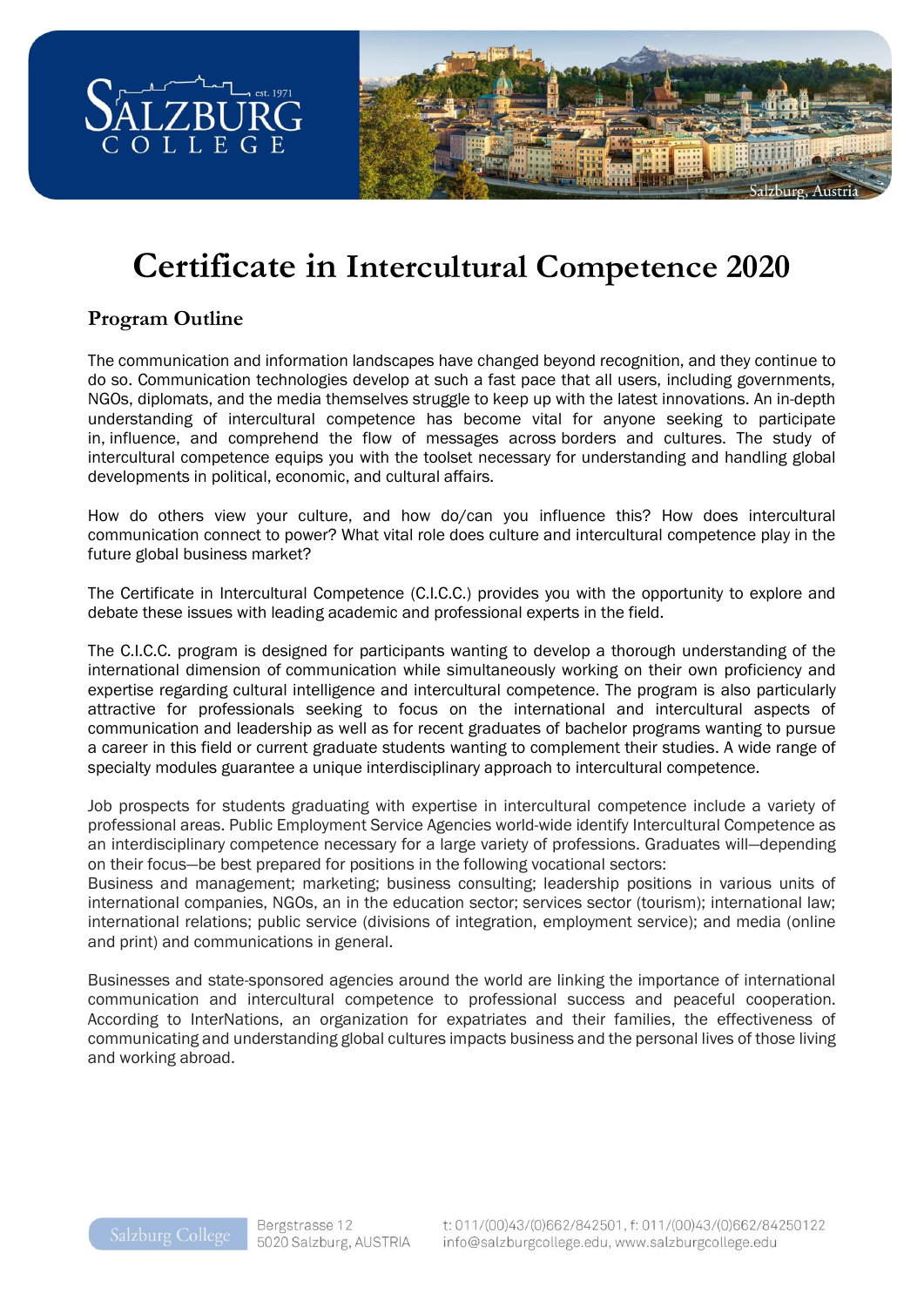## **Course List (12 U.S. credit hrs)**

IDS 500 Interdisciplinary Methods Mapping the Field: Culture and Intercultural Competence Research and Scientific Writing Intercultural Research

IDS 550 I Intercultural Communication Intercultural Communication in the Age of Globalization Religion, Identities, and Cultural Differences Language, Culture and Cognition

IDS 550 II Communication and Conflict Cultural Encounters: Power and Resistance Conflict and Conflict Resolution Strategies Psychological and Cultural Communication

IDS 621 Global Economic Perspectives Migration and Migration Management in Europe Business in Europe The Global Business Market: China and India

### **Program Information**

#### Program Start and Duration:

Fall Semester 2020

#### Main Instruction Site:

Salzburg College KunstQuartier Bergstraße 12 5020 Salzburg AUSTRIA

Additional instruction sites are subject to change and to be announced.

#### Class Size

10 – 25 students

# Language of Instruction

English

#### Teaching Methods:

4 weekend sessions within one semester Online Learning On site Cultural Orientation Week (first week of semester) for non-EU students

#### Class Hours for Weekend Sessions

Friday: 15:00-21:00 Saturday: 9:00-19:00 Sunday: 9:00-13:00 Weeks prior and after: individual e-learning .